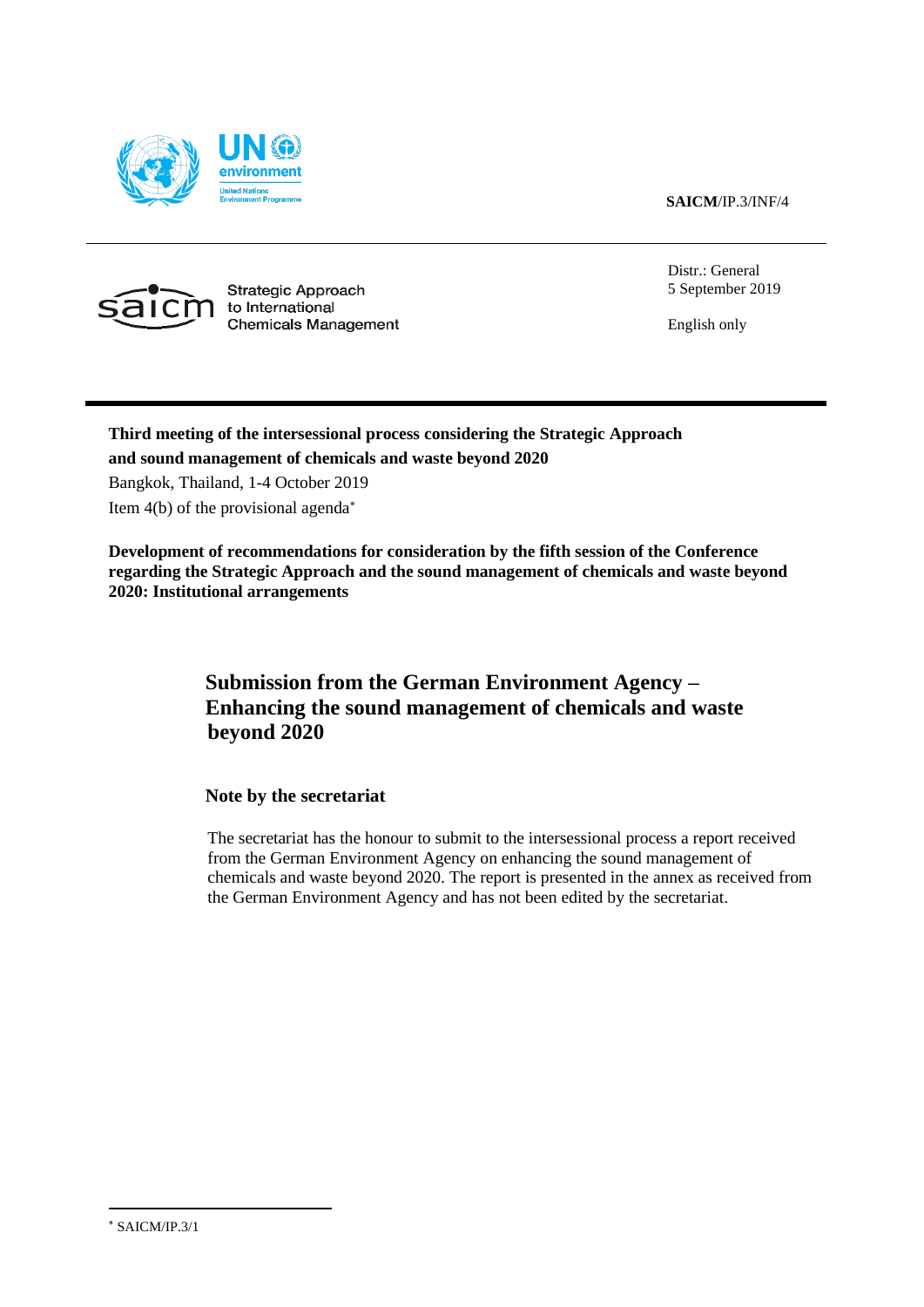**Annex**



# ENHANCING THE SOUND MANAGEMENT OF CHEMICALS AND WASTE BEYOND 2020

#### **Contents**

| $\mathbf{1}$  | Background and approach                                                                                                 | $\overline{2}$ |
|---------------|-------------------------------------------------------------------------------------------------------------------------|----------------|
|               | 2 Identified functional areas to enhance the SMCW                                                                       | 6              |
| 2.1           | Shared vision, priority, ambitious strategic objectives and targets                                                     | 6              |
| $2.2^{\circ}$ | Improving policy coherence, synergies and efficiency                                                                    | 8              |
|               | 2.3 Building capacity and mobilising resources for multi-sector and stakeholder<br>cooperation and action on the ground | 9              |
|               | 2.4 Strengthening the science-policy interface                                                                          | 12             |
|               | 2.5 Review and follow-up                                                                                                | 14             |
|               | 3 Enabling enhanced SMCW within the UN system                                                                           | 16             |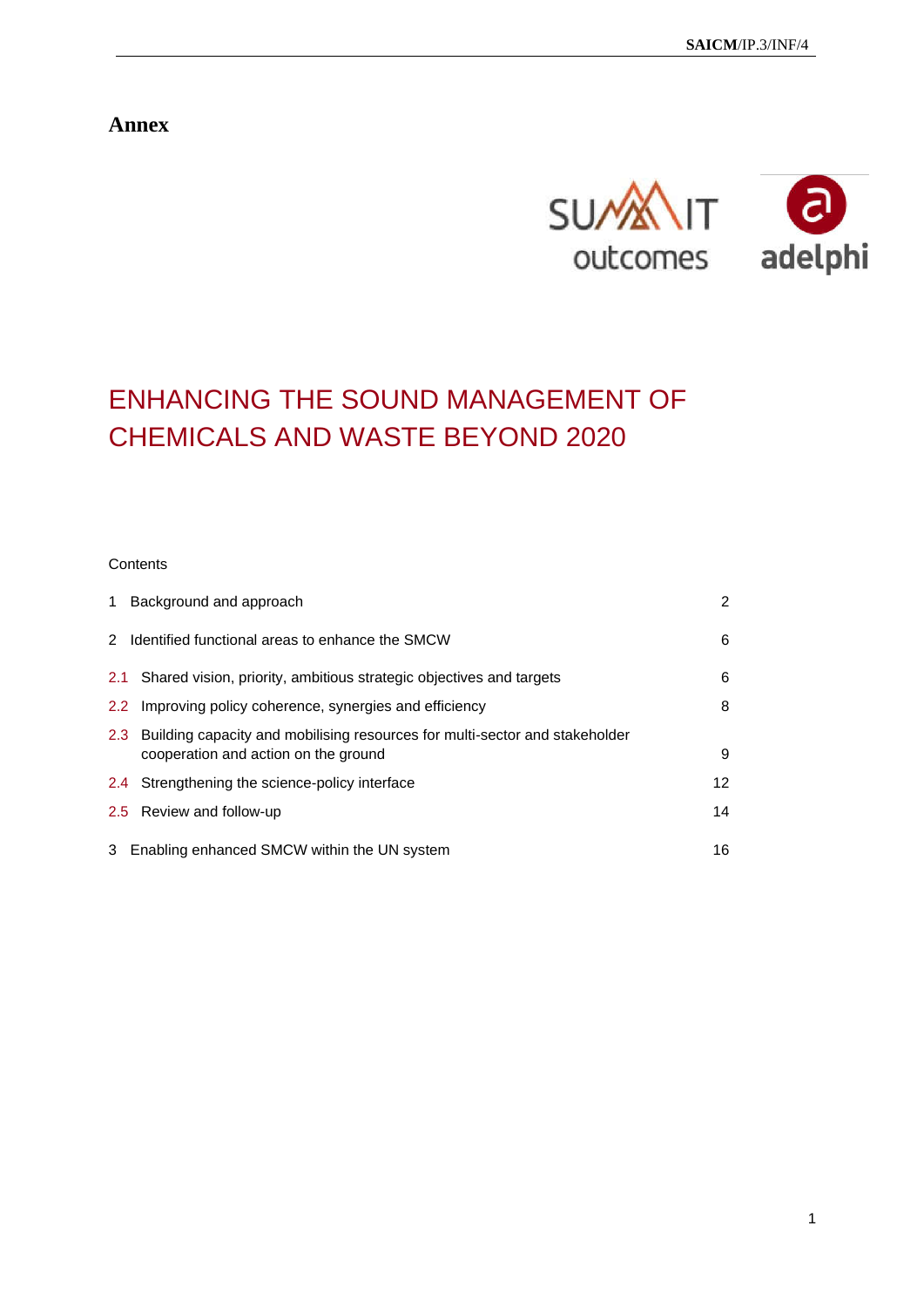

# 1 Background and approach<sup>1</sup>

- 1) The sound management of chemicals and waste (SMCW) is indispensable in fulfilling the 2030 Agenda and the Sustainable Development Goals (SDGs). Further, projected increases of chemical production and consumption are expected to lead to increased pollution and exposure, constituting an even greater risk for human health and the environment in the future. The second edition of the Global Chemicals Outlook (GCO-II) clearly states: "business as usual is not an option", indicating that current efforts among the many involved sectors and stakeholders are insufficient to fulfil the 2020 goal of producing and using chemicals in ways that minimize significant adverse impacts on the environment and human health. To this end, in 2015 the 4<sup>th</sup> session of the International Conference on Chemicals Management (ICCM4) initiated an intersessional process (IP) with the mandate to prepare recommendations regarding the Strategic Approach to International Chemicals Management (SAICM) and the SMCW beyond 2020 for consideration at ICCM5 in October 2020.
- 2) The initial two meetings of the intersessional process focused substantively on recommendations related to revitalising SAICM, with little attention given to the broader question of SMCW. This prompted the German Environment Agency to commission a paper focused on this gap of preparing recommendations on an enabling framework for the SMCW beyond 2020. The paper was submitted as INF-27 for consideration at the third meeting of the Open-ended Working Group (OEWG3) on 2-4 April 2019.<sup>2</sup> The INF-27 paper elaborated some reasons why such an enabling framework is needed including, among others, the still considerable institutional fragmentation of the SMCW landscape. This fragmentation comprises, *inter alia*; a number of conventions (Basel, Rotterdam, Stockholm, Minamata); various standards and non-binding guidelines (e.g. Code of Conduct on Pesticides or the Globally Harmonized System of Classification and Labelling of Chemicals); the work programs of international governmental organizations (IGOs) on SMCW; as well as voluntary approaches like SAICM or private initiatives such as Responsible Care. To date, there is no mechanism for overall monitoring of progress, review and follow-up; nor a coherent communication, cross-system coordination and overarching process planning. These gaps contribute to the fact that SMCW issues receive little senior decisionmaker or public attention despite their importance for achieving national development priorities and meeting international sustainable economic and social developmental goals.
- 3) Participants at OEWG3 explored the ongoing debate of broader SMCW, including the above challenges.
	- a) Some participants held that, in the light of current challenges, and in order to keep pace with a rapidly evolving and growing chemicals and waste sector beyond 2020, an enabling governance framework is needed to: enhance political profile and priority, thereby contribute to enabling coherent ambitious action; improve policy coherence to maximise synergies, efficiency and effectiveness; strengthen cooperation and action across relevant sectors by all stakeholders at all levels; mobilise resources and investment in SMCW; facilitate the exchange of information,

<sup>1</sup> Funding for this paper was provided by the German Environment Agency under FKZ 3717654010.

<sup>&</sup>lt;sup>2</sup> SAICM/OEWG.3/INF/27 - A submission from the German Environment Agency – Paper on Global Governance of Chemicals and Waste, etinas/OEWG3/inf/OEWG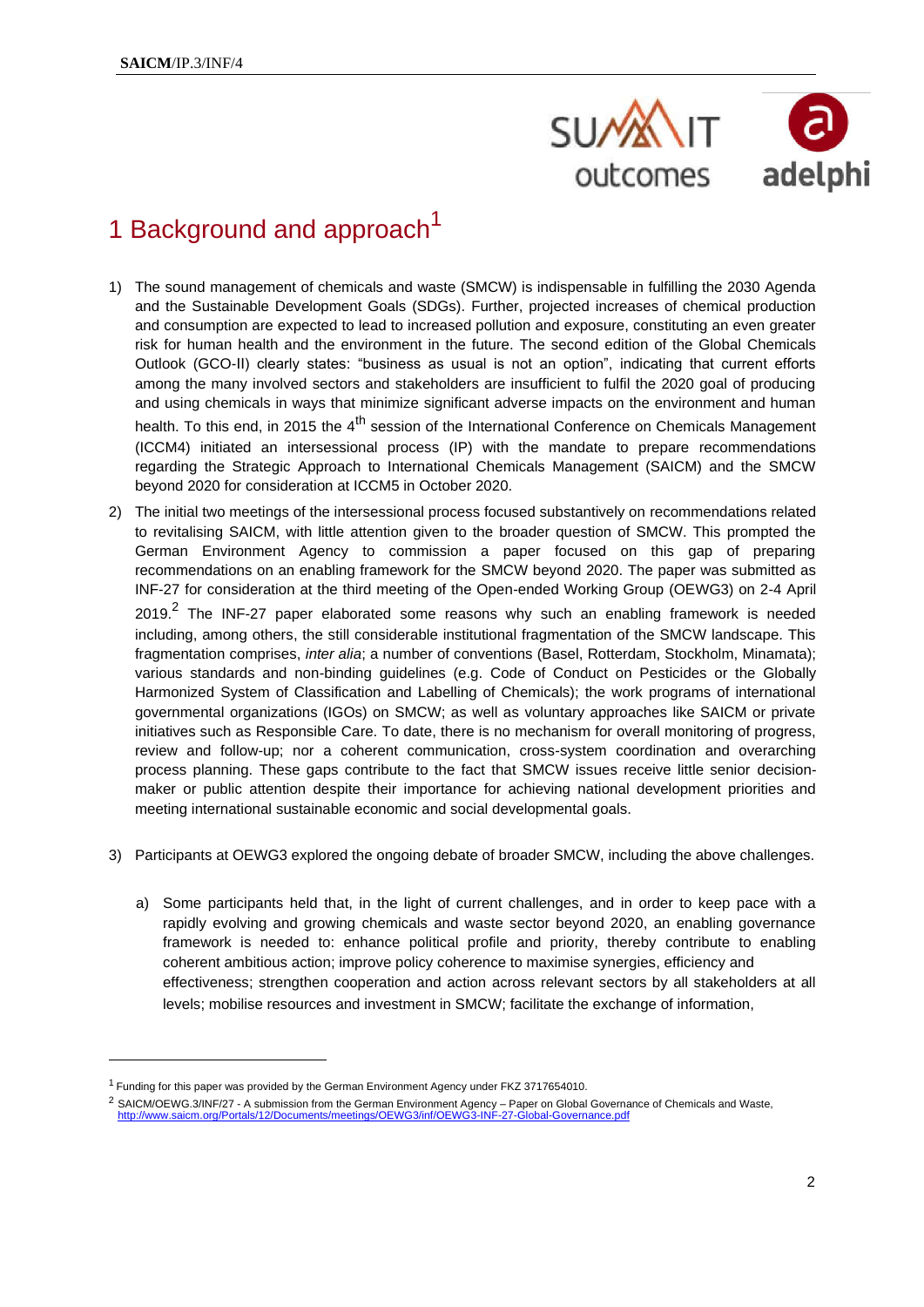

experience and best practices; and enable the monitoring of overall progress towards SMCWrelated SDGs as a basis for the review and/or adjustment of policy, ambition and action.

- b) Other participants, while recognising the need to address the current barriers to effective and ambitious SMCW, had differing views on how this may be achieved. These views ranged from developing a top-down intergovernmental treaty approach, to merely strengthening existing arrangements to revitalise SAICM, which they contend would also obtain high level endorsement by governing bodies of participating organizations to the Inter-Organization Programme for the Sound Management of Chemicals (IOMC) as well as from other relevant actors.
- c) Still other participants maintained that any overarching SMCW governance resolution may contravene the legal mandates of other existing instruments and organisations, and is therefore beyond the scope of the current SAICM governance mandate of ICCM, particularly in terms of its Overarching Policy Strategy (OPS) founding document.
- 4) So far, discussions have focused on whether and why an overarching enabling framework will be needed. However, pursuant to its ICCM4 mandate, the forthcoming intersessional process will need to make substantive or /and procedural recommendations on what needs to be done regarding (both) SAICM and the SMCW, to enable an ICCM5 agreement and decision on the way forward beyond 2020.
- 5) As an input to the consideration and negotiation of these forthcoming recommendations, the brief for this paper is to analyse the substantive issues under debate and propose workable solutions that could possibly balance the apparent range of interests in the negotiation.
- 6) Therefore, this paper examines the key functions or interventions that have been proposed as necessary to fully and effectively achieve the Sound Management of Chemicals and Waste internationally, particularly as envisaged in the 2030 Agenda and the SDGs. Its focus is on measures to achieve the 2030 SMCW-related SDGs that have been identified as potentially being additional to and separate from the current general understanding of what can and should be done under a revitalized multi-stakeholder and multi-sector SAICM. The paper further proposes how such additional measures could be put in place.
- 7) Since it has become clear during the intersessional process that there is little appetite for the creation of new institutions or mechanisms, this input paper concentrates on opportunities to "build on the existing" within the ICCM4 mandate for the intersessional process.
- 8) At OEWG3, ongoing discussion of a possible SMCW enabling framework surfaced specific functional intervention proposals that proponents contend would not be adequately addressed or operationalized under a revitalized multi-stakeholder and multi-sector SAICM. The most important of these include:
	- I. First, in the context of the apparent difficulties in achieving the 2020 goal as concluded by the second Global Chemicals Outlook, the IP recommendations must give high priority to reinforcing the vision for the SMCW. It is apparent that, although SDG 12.4 reiterates the 2020 goal, it is unlikely to be met. As such, a new time-based milestone for the achievement of SMCW needs to be set. With no apparent opposition, proponents propose this date to be at least by 2030. Clearly, there is great urgency for the SMCW sectors and stakeholders at all levels to significantly create high public and political profile attention on prioritising up-scaled SMCW action. It was acknowledged that the current SAICM IP work on this matter could technically formulate a common timeless vision for a SMCW sustainable development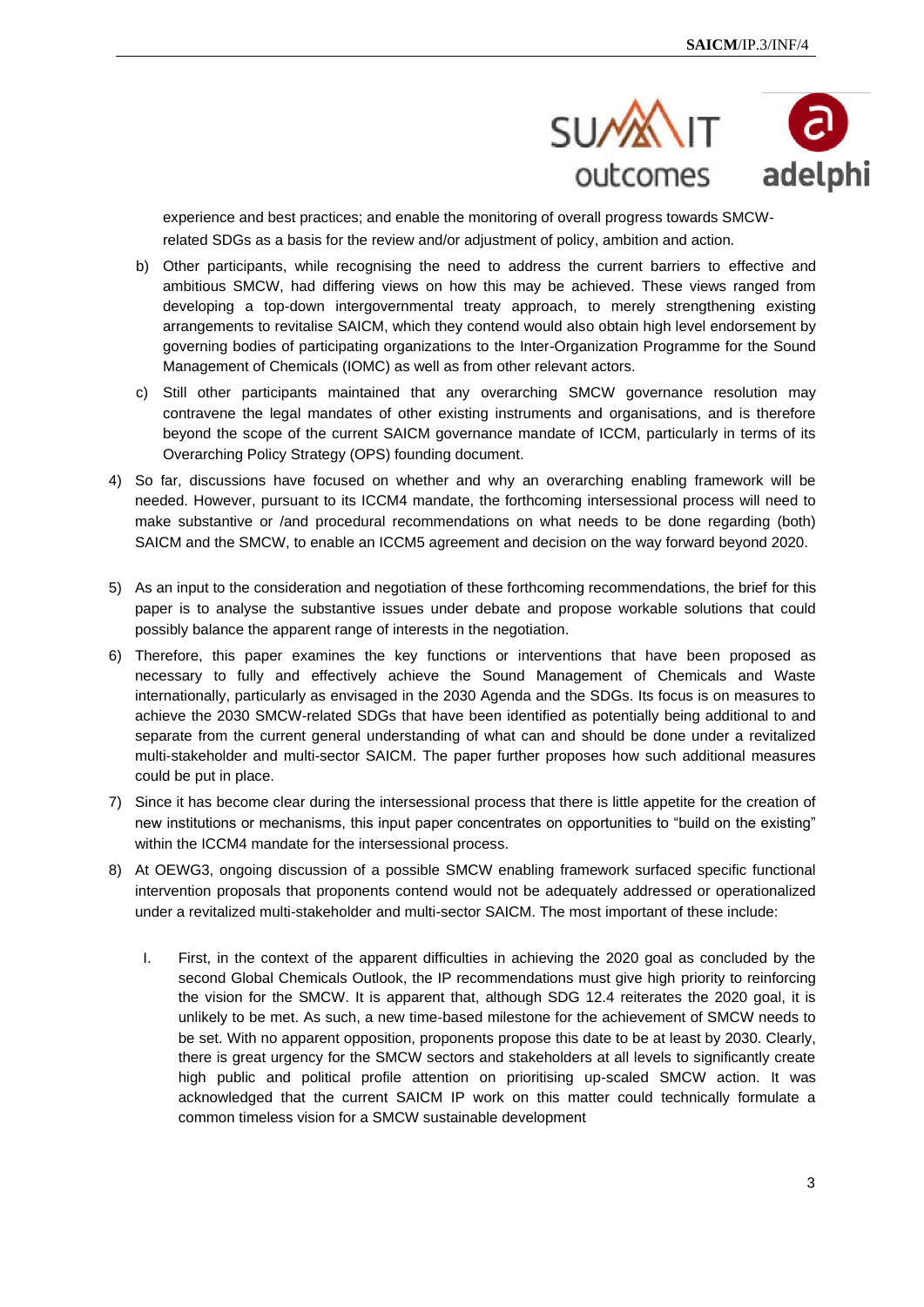

trajectory, together with clearly defined objectives, each linked to time-bound milestones or targets with measurable and reportable outcomes. Proponents contend however, that, in order to garner full ownership and participation across all relevant sectors and all SMCW involved IGOs, this common vision, strategic objectives and targets must be adopted, promoted, monitored and followed-up at a politically senior intergovernmental level, which is interpreted to be outside of the current legally mandated scope of the voluntary multi-stakeholder ICCM and SAICM fraternity.

- II. Second, the IP recommendations on SMCW should include a focus on improving and exploiting the considerable opportunity to scale-up ambitious investment from all sources in synergistic, efficient and effective SMCW action on the ground. This needs to be achieved through improved coherence of intergovernmentally agreed chemicals and waste policies and measures across all relevant sectors that support coordinated and mutually supportive national regulatory systems, as well as cross-sector, multi-stakeholder implementation programmes.
- III. Third, as the GCO-II and SAICM evaluations have clearly identified, the IP recommendations on SMCW should address the persistent national level lack of capacity to develop and implement atscale SMCW policies and programmes that support strengthened multi-sector and multistakeholder action, particularly in many developing countries. Proponents maintain that, to a large extent, this is due to a lack of accessible financial resources, technical assistance, technology development and transfer, as well as support for communication and collaboration processes among diverse actors. Acknowledging the plethora of international finance mechanisms that could be used to leverage the much more significant resources available in the private sector, proponents note, however, that there is no intergovernmentally agreed fit-for-purpose mechanism to coordinate and mobilise these resources or guide their deployment to finance activities at all levels to meet the common multi-sector and multi-stakeholder SMCW vision, objectives and targets.
- IV. Fourth, IP recommendations on SMCW should address the need for an enhanced science-policy interface (SPI) to inform the development of responsive intergovernmentally agreed SMCW policy and implementation programmes, particularly in the light of a rapidly growing and evolving industry. In contrast to the Rio Conventions on climate change, biodiversity and desertification, which are supported by respective science-policy mechanisms, there is no equivalent platform in the area of chemicals and waste. Neither is there a community of researchers well-versed in linking science with policy.
- V. Finally, IP recommendations on SMCW should address the need for an intergovernmental review and follow-up procedure that can capture to what extent progress is being made across the entire chemicals and waste cluster in achieving all the chemicals and waste-related SDGs. This review and follow-up procedure also needs the mandate to highlight and recommend where there is a need for policy adjustment and/or enhanced action by relevant stakeholders and sectors.
- 9) Should there be agreement on what additional overarching measures need to be taken, the next substantive question of how to achieve this needs to be addressed. Can the revitalized SAICM incorporate a mechanism for developing and adopting the needed intergovernmental policy decisions or is a separate governance framework required?
- 10) This paper makes the case that, along with a revitalised SAICM, the above overarching, coordinating and guiding functional areas, which need intergovernmental agreement, can be effectively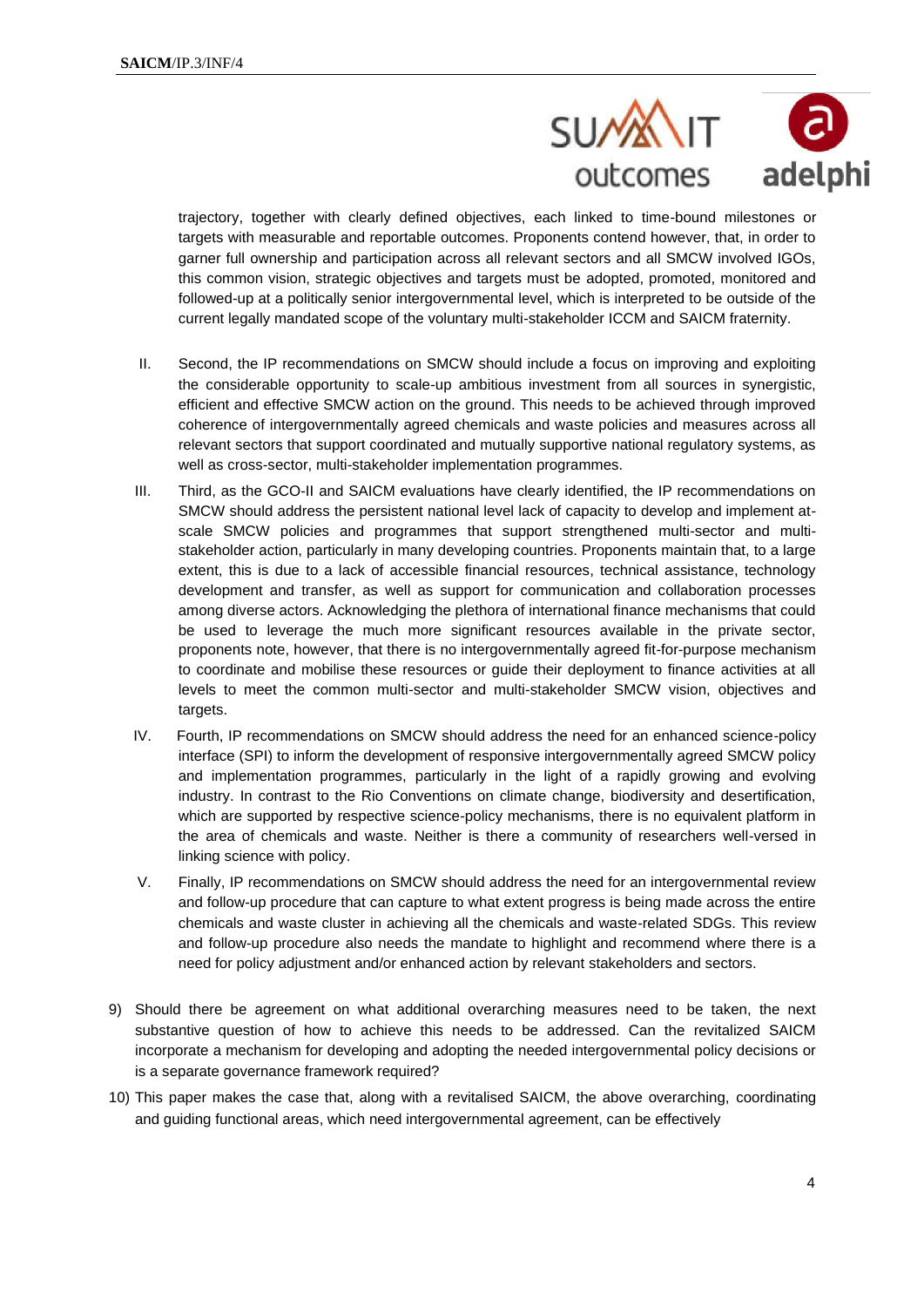

implemented through a strengthened and appropriately mandated ICCM, supported by an enhanced IOMC as part of a comprehensive package of recommendations for SAICM and the SMCW beyond 2020.

- 11) It must be noted that the ICCM has been established as the governing body of the voluntary multistakeholder Strategic Approach. As such its Rules of Procedure are relatively unique among intergovernmental structures, in that they provide for the full participation of non-governmental actors, where appropriate to its founding document – the Overarching Policy Strategy. However, these rules of procedure also provide for full intergovernmental decision making, consistent with normal practices of IGOs and their governing bodies.
- 12) It is contended that the key issue preventing the ICCM from taking on these functions is its limited legal mandate created by the current Overarching Policy Strategy and its Rules of Procedure, in particular Rule 1.<sup>3</sup> This paper argues that the solution is to include the above functions within the scope of the legal mandate of ICCM.

<sup>&</sup>lt;sup>3</sup> Rule 1: «These rules of procedure shall apply to any session of the International Conference on Chemicals Management ("Conference") convened pursuant to section VII of the Overarching Policy Strategy of the Strategic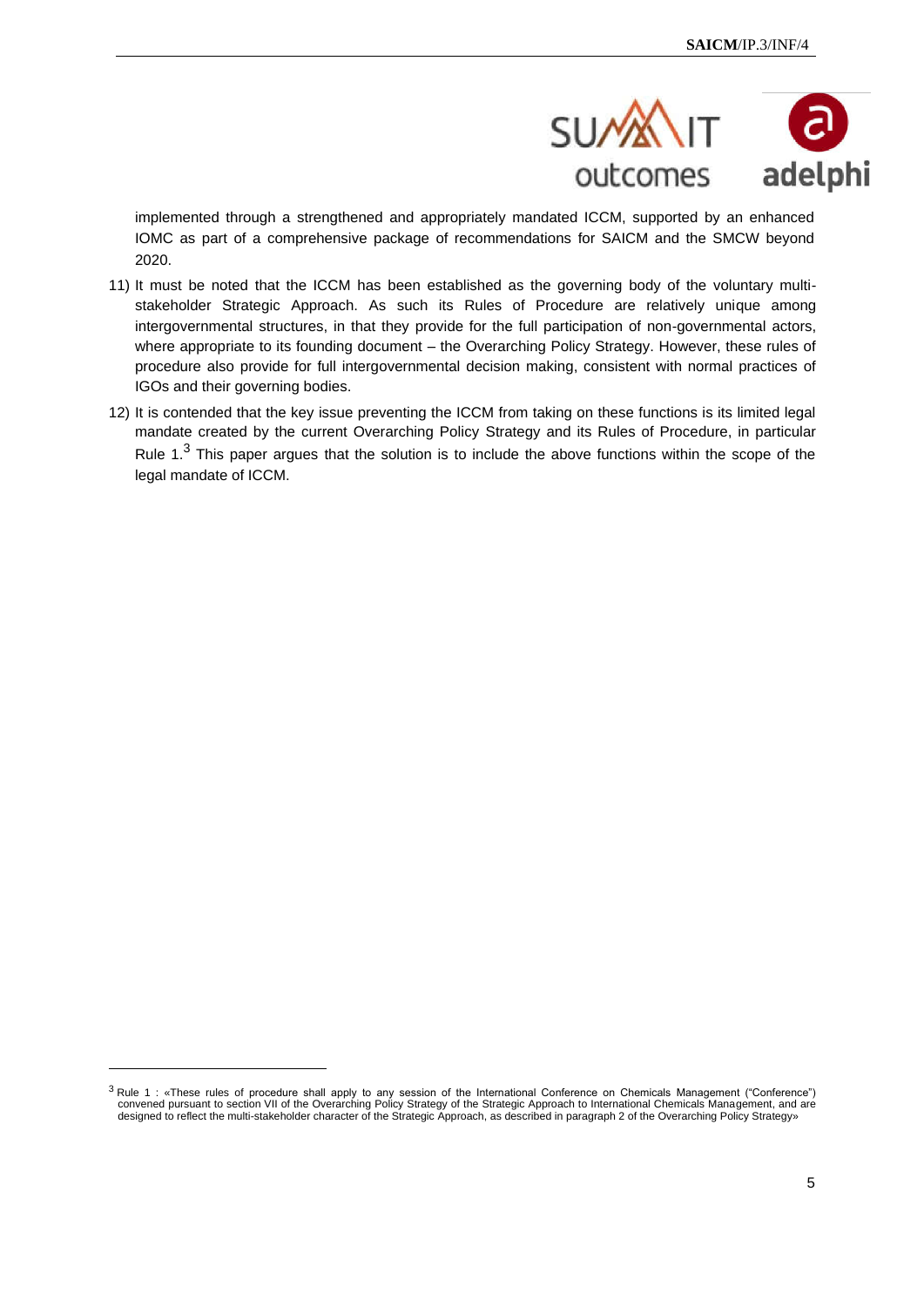

# 2 Identified functional areas to enhance the SMCW

#### 2.1 Shared vision, priority, ambitious strategic objectives and targets

- 13) As concluded by GCO-II, one of the contributing factors to the lack of progress in achieving enhanced ambitious action needed to meet the 2020 goal, is the fragmented character of the chemicals and waste cluster, as well as inadequate levels of policy coherence, coordination and cooperation between organisations within the cluster at international, national and sub-national levels. In this regard, an important starting point is to develop and adopt an overarching shared vision, with objectives and targets that guide and bring together commitments from all sectors and stakeholders within the cluster.
- 14) It is noted that the SMCW is fully incorporated in the 2030 Agenda and the SDGs, which are an already multilaterally agreed high-level shared vision by the international community for sustainable development for the next 11 years. In keeping with the cross-cutting character of the chemicals and waste cluster however, this shared vision, objectives and targets relevant to the SMCW, is often not clear, since they are spread across the 17 SDGs. Even where SMCW is not explicitly mentioned, chemicals and waste issues are found to be important for the achievement of most of them.<sup>4</sup>
- 15) To this end, in order to take advantage of the opportunity of the above SDG-related SMCW commitment that has been agreed at the highest possible level, it is recommended that a clear overarching shared vision, objectives and targets should be drawn from, build on and align with the 2030 Agenda vision and SDG targets. It should bring together and embrace the visions, objectives and targets set by the governing bodies of all other international chemicals and waste instruments, organisations, programmes and initiatives and in a manner that preserves their respective autonomous mandates.
- 16) When considering the work on the revitalized SAICM's vision, strategic objectives and targets that are currently being developed within the intersessional process, it is contended by many that these are in fact based on the SDGs, the 11 elements of the Overall Orientation and Guidance (OOG) and further stakeholder input. Participants in this work maintain that it is intended to be generally applicable to and broadly owned across the whole SMCW cluster. However, this raises three issues (with associated questions) for consideration:
	- a) Firstly, within the intersessional process, there is a note of caution regarding the current underrepresentation of governing bodies and their constituent government representatives, as well as secretariats of MEAs and other non-environmental sector specific IGOs. This implies that these bodies or organisations are not actively contributing to the development of the objectives and targets. Therefore, they may have little or no ownership of the objectives and targets intended to guide their SMCW priorities, plans, programmes and actions.
	- b) Secondly, does the need for broader participation than is currently working in the IP imply that a separate shared vision exercise is needed? Is there a risk that such a separate shared vision,

<sup>&</sup>lt;sup>4</sup> See IOMC (2018): Chemicals and Waste Management: Essential to Achieving the Sustainable Development Goals (SDGs). https://www.who.int/iomc/ChemicalsandSDGs\_interactive\_Feb2018\_new.pdf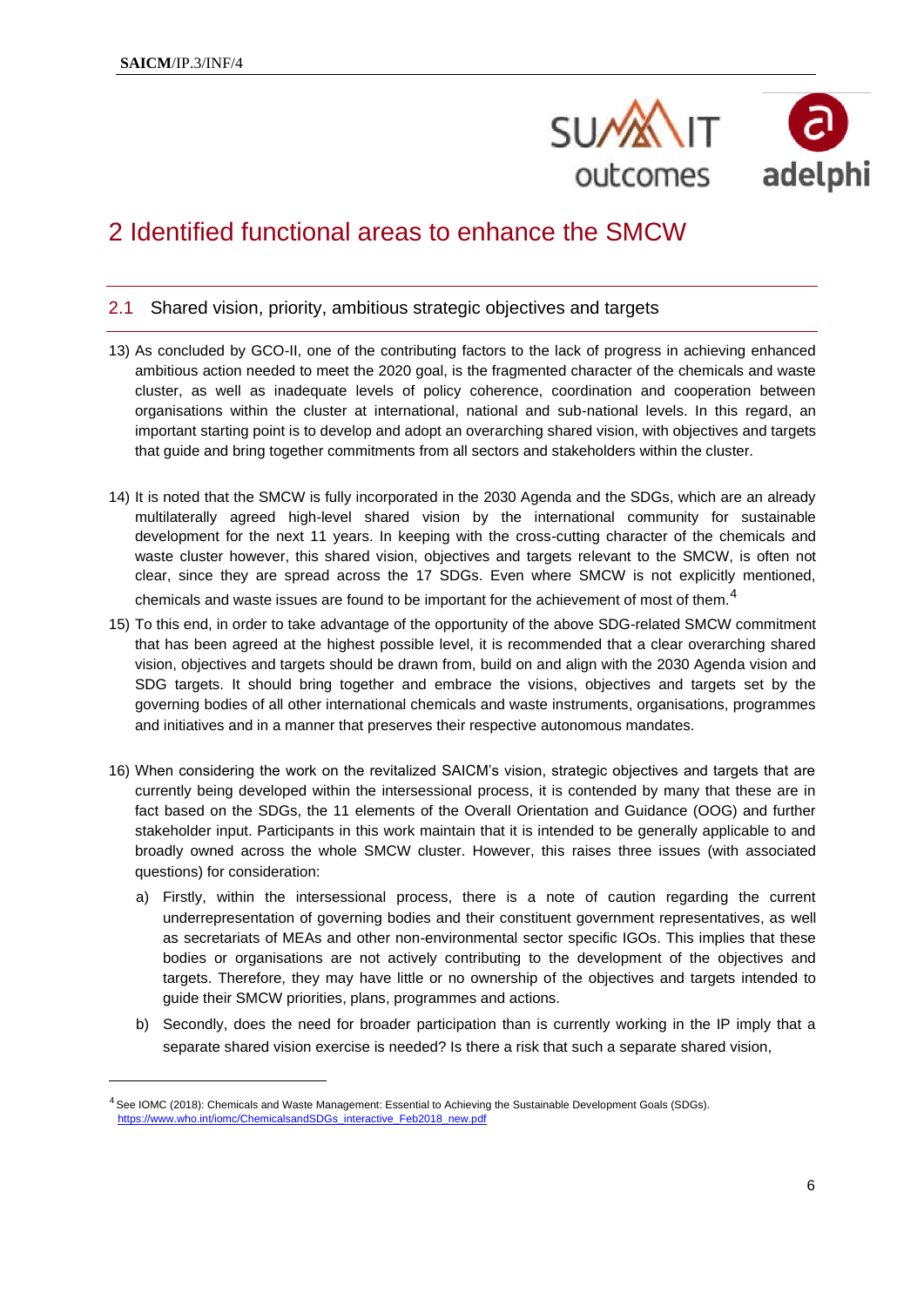

objectives and targets exercise will create confusion, delay and duplication within the intersessional process? Importantly, is there a way to gain the needed broad ownership of the outcome of the current IP work on strategic objectives and targets without duplicating the exercise?

- c) Thirdly, it has been noted that, if tied to the SDGs ending in 2030, this shared vision, objectives and targets would effectively be relatively short term, especially if this "beyond 2020 regime" takes a few years to elaborate and be ready for implementation.
- 17) In order to address these concerns:
	- a) Firstly, it is suggested that the work should not be separated or duplicated. It is noted that the substantive content of the encompassing shared vision, objectives and targets needs to be developed at a more technical level in any case. Further, the results of this IP shared vision, objectives and targets work would be included as part of the comprehensive package of "beyond 2020" IP recommendations. Therefore, it is suggested that this IP shared vision, objectives and targets recommendation, which will be considered at ICCM5, should be referred to and used as a central theme for a Ministerial Declaration at a ICCM5 High Level Segment (or at another multisector Ministerial level conference, if so decided).
	- b) Secondly, this Ministerial Declaration should frame the shared vision, objectives and targets in a way that explicitly highlight the relevance that SMCW has for each of the SDGs and their related targets<sup>5</sup>. It should clearly show the links between the relevant goals and targets of each MEA and IGO with the SDG/target that they aim to fulfil. In this way, each organisation's vision, objectives and targets developed by their governing bodies would remain autonomous and their respective legal mandates would remain untouched, but will be structurally and strategically linked to the fulfilment of the 2030 Agenda and the SMCW-relevant SDGs through a clear, comprehensive and intergovernmentally agreed vision statement for the SMCW beyond 2020.
	- c) Thirdly, it is proposed that the Ministerial Declaration frame the short-term 2030 SDG deadline as an immediate global effort aimed at achieving Vision 2030. Further noting that in the longer term beyond 2030, updated goals and targets will be based on progress made, as well as be drawn from and aligned with relevant future multilaterally agreed sustainable development goals.
- 18) It must be noted however that, although such an ICCM Ministerial Declaration would be an intergovernmental and multilaterally agreed resolution on the SMCW, the ICCM itself has been set up as the governing body of SAICM as a voluntary multi-stakeholder instrument. As such, it is perceived by many that the ICCM would have no legal *locus standi* to provide such overarching guidance for consideration by other legally autonomous governing bodies.
- 19) Therefore, it is recommended that this Ministerial Declaration should specifically address the broadening and strengthening of the ICCM mandate to provide such overarching guidance. Further, it is recommended that the Ministerial Declaration together with the ICCM5 recommendations be submitted through the UN system for endorsement. The specifics of how this could be done are discussed in section 3 of this paper

<sup>5</sup> See footnote 3 ; see also : WBCSD (2018): Chemical Sector SDG Roadmap. Geneva: World Business Council for Sustainable Development. https://www.wbcsd.org/Programs/People/Sustainable-Development-Goals/Resources/Chemical-Sector-SDG-Roadmap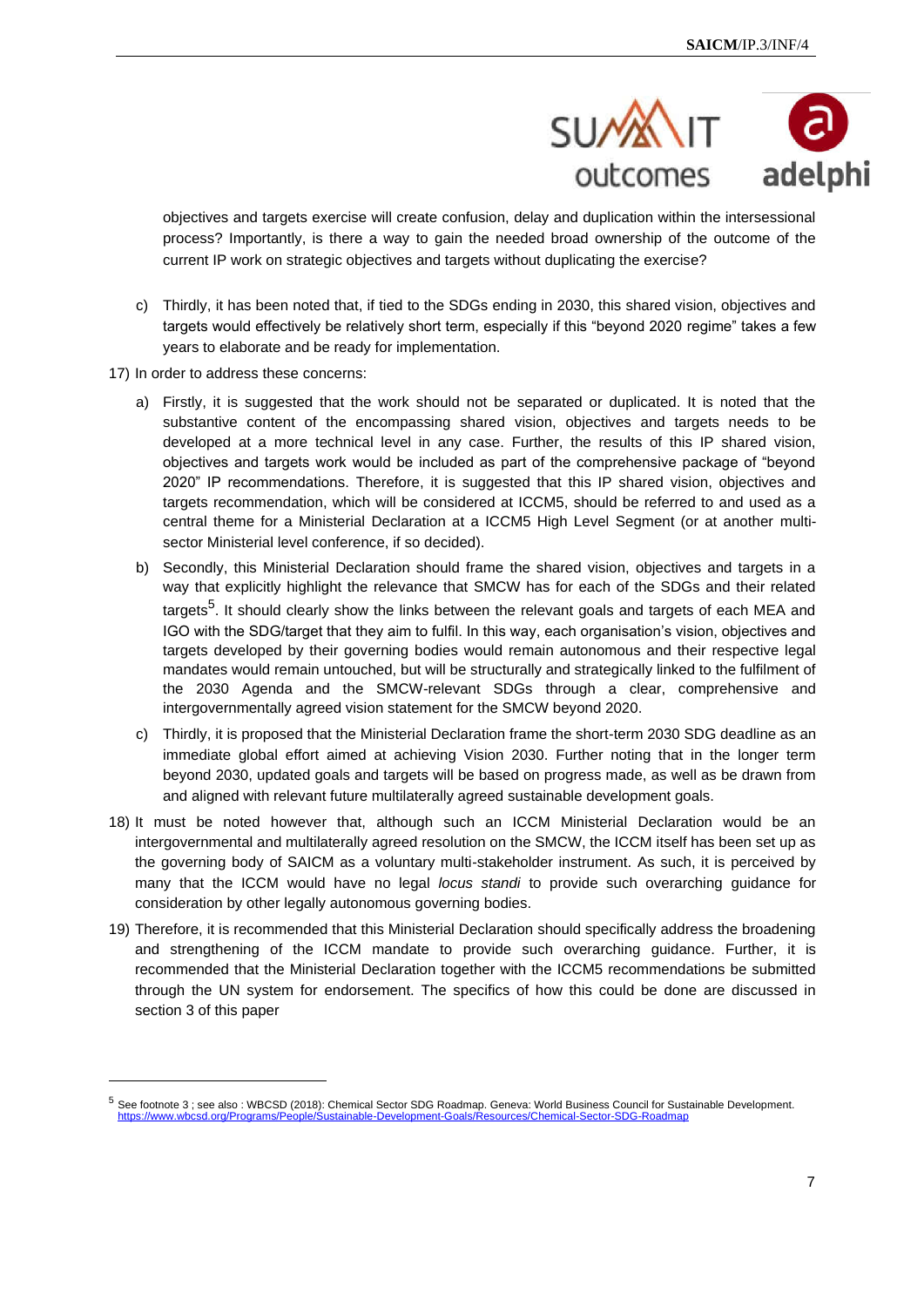

#### 2.2 Improving policy coherence, synergies and efficiency

- 20) A key issue under consideration in the intersessional process and the OEWG3 discussions has been the necessity of improving policy coherence, synergies and efficiency of the different entities in the chemicals and waste governance landscape. A synergies process has led to impressive results in aligning the agenda and workings of the Basel, Rotterdam and Stockholm Conventions (BRS) and their respective secretariats. However, this process did not include other bodies and instruments, such as SAICM, the International Health Regulations, relevant ILO conventions, the FAO Code of Conduct on Pesticides, and others. Even the idea to align the recent Minamata Convention on mercury with the BRS Conventions has been met with reservations by several parties.
- 21) Considering the multi-sector nature of the sound management of chemicals and waste, it is important to ensure that sectors and stakeholders engage cooperatively in achieving SMCW – and thus work towards achieving the 2030 Agenda and the SDGs – in a coherent, coordinated, efficient and effective manner. This includes avoiding duplication as much as the alignment of programmes of work.
- 22) Communication, coordination and cooperation to enhance coherence among the different entities of the SMCW governance landscape will need to be carefully developed, co-created and facilitated in an inclusive, equitable manner in order to enable the organisations, programmes and initiatives to efficiently and effectively deliver their common and individual share towards fulfilling the SDGs.
- 23) It must be noted that neither ICCM nor a revitalized multi-stakeholder SAICM platform, with its current, largely voluntary legal status, has a mandate to guide or influence the policies and programs of work set by the autonomous governing bodies of any intergovernmental organisation. Guidance for increased coherence, synergies and efficiency would need to come from a body that has the mandate and authority to do so. Since most international organisations' governing bodies are intergovernmental, such a structure would also need to be intergovernmental in nature and be accountable at a high political level. Such guidance would only be intended to facilitate and support the IGO and MEA governing bodies, within their respective mandates, to progressively redirect their resources, cooperation and coordination amongst each other and with other stakeholders at the national, regional and international levels.
- 24) To this end, it is recommended that the Ministerial Declaration taken at the ICCM5 High Level Segment (or another multi-sector Ministerial level conference, if so decided) should also include an invitation to all the different entities within the chemicals and waste cluster to strengthen and improve their coordination and cooperation in future.
- 25) In keeping with the "build on existing" concept it is recognised that the creation of the IOMC has been an important step in increasing the cooperation and coordination among multiple sector-specific participating intergovernmental organisations (IGOs). As such, this structure has the potential to be enhanced to more actively coordinate efforts to improve coherence, cooperation and synergies across the whole chemicals and waste cluster. In this regard, two questions need to be considered.
	- a) Firstly, whether the participation within the IOMC could be broadened to include other relevant international organisations, programmes and initiatives involved in the SMCW?
	- b) Further, noting that the IOMC policy, planning and resource allocation decision-making power is limited by the fact that it is a committee of organisations, each operating within the priorities and budget allocations provided by their own governing bodies. Secondly, can the IOMC include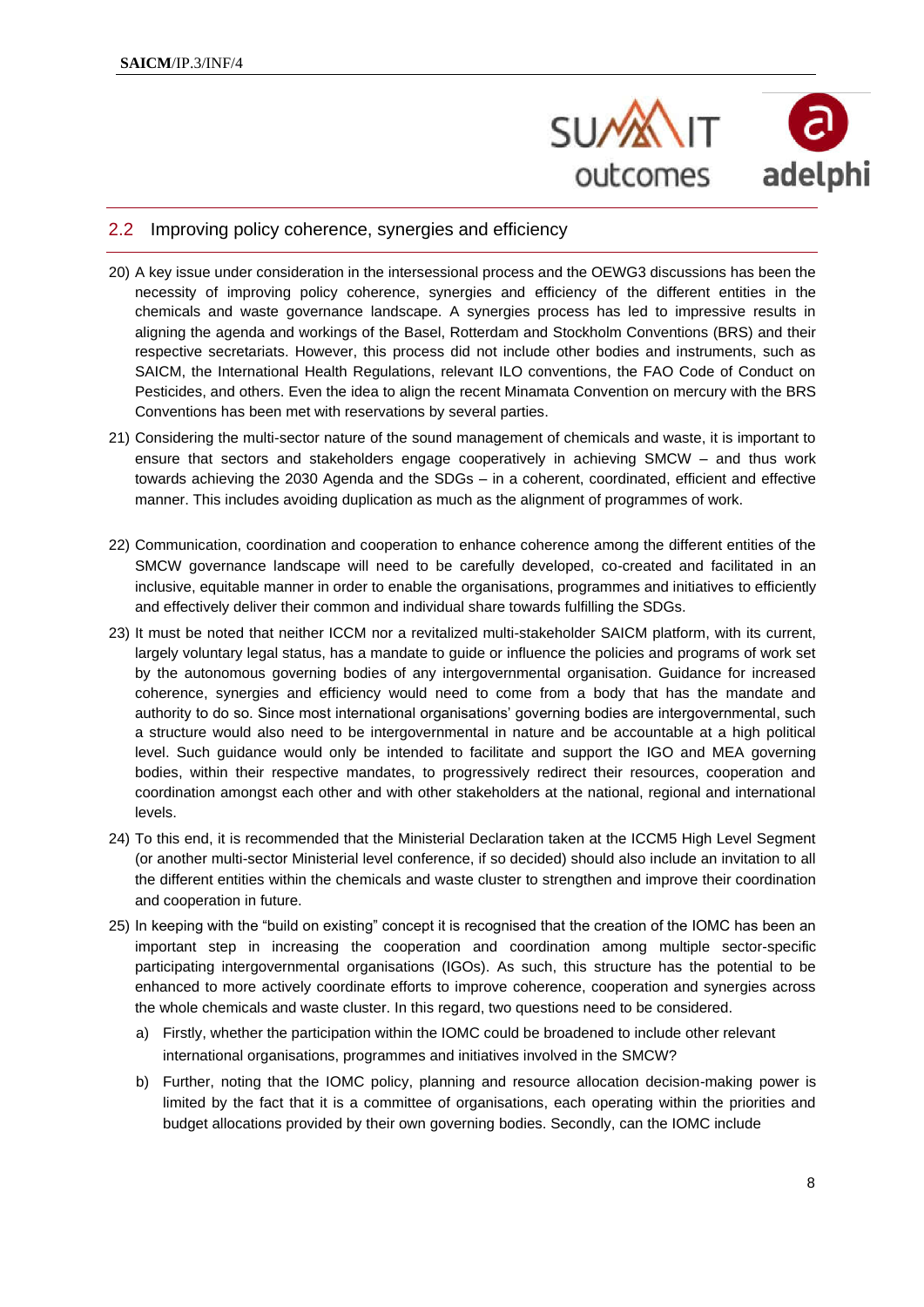

intergovernmental representation from the governing bodies of participating organisations to directly involve decision-makers in the effort to improve SMCW coherence, cooperation and synergies.

- 26) Therefore, it is recommended that the key elements of this arrangement should be incorporated in the Ministerial Declaration taken at the ICCM5 High Level Segment, including:
	- a) First, enhancing the IOMC by including other relevant entities agreed to be part of the chemicals and waste cluster such as WIPO, WTO, UNESCO, and the Secretariats of the BRS and Minamata Conventions or the Montreal Protocol. This could be done by including in the ICCM5 recommendations and the Ministerial Declaration an invitation to the IOMC to broaden and enhance its membership, together with a request for the UN Secretary General to support and facilitate the expansion of IOMC membership, as appropriate. The IOMC should work to guide respective programs of work in line with the abovementioned vision, objectives and targets and hence, with the 2030 Agenda and the SDGs. By making reporting processes more accessible, IOMC organisations could further contribute to setting and monitoring the SMCW agenda. In this regard, the IOMC should encourage potential members to join, and organize the meetings of the Inter-Organization Coordination Committee (IOCC) to accommodate more participants and representatives.
	- b) Second, enriching the IOMC with direct representation of governments in the forum. This intergovernmental element could consist of a representative of the respective governing bodies of each IGO (e.g. their presidents). In this way, the original task of administrative coordination among the IOMC organisations would be linked directly with the task of intergovernmental planning, policy and resource allocation decision-making for SMCW in line with the 2030 Agenda and the SDGs.
	- c) Third, this enhanced IOMC should act in close cooperation with and report on its work to a strengthened ICCM that, as proposed above, has a broadened mandate that includes both its role as the governing body of a revitalised voluntary multi-stakeholder SAICM, as well as the function to provide overarching facilitative guidance recommendations related to SMCW intergovernmental policy, coherence, science, planning, monitoring and resourcing for consideration by relevant organisations, within their respective mandates.

### 2.3 Building capacity and mobilising resources for multi-sector and stakeholder cooperation and action on the ground

- 27) The independent evaluations of the chemicals and waste sector have identified that a major barrier to the achievement of the 2020 goal has been the persistent lack of capacity in many countries to develop and implement SMCW policy and programmes that strengthen multi-sector and multi-stakeholder action on the ground. This is a particular concern in developing countries that have rapidly growing chemical production sectors.
- 28) Fundamentally, addressing this lack of capacity requires access to resources including finance, technology, technical skill, regulatory systems and institutional infrastructure by governments, civil society and the private sector.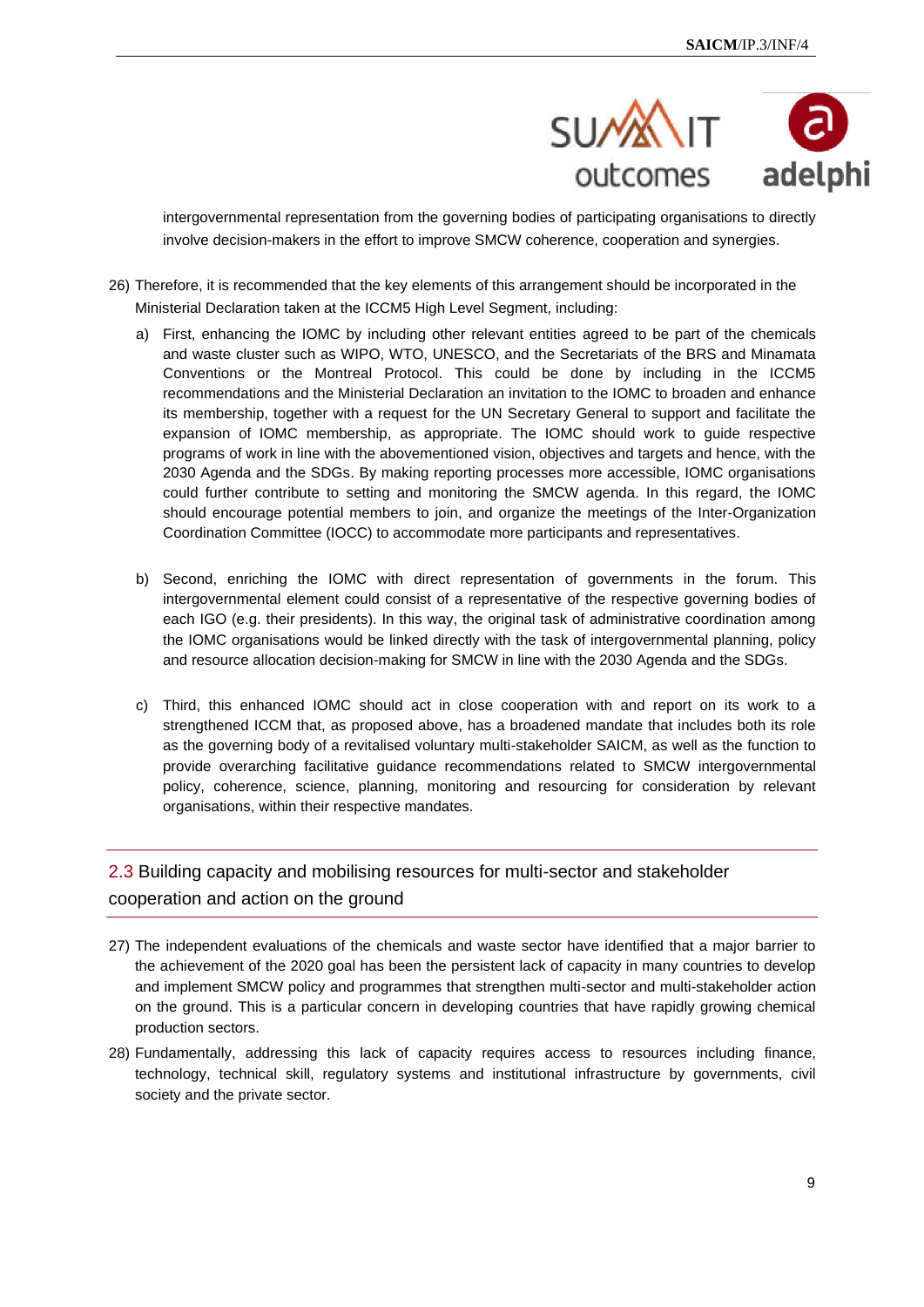

- 29) The government sector needs the capacity to provide coherent domestic policy, legislation, regulatory systems, skills and institutional infrastructure that not only enables and supports sound management of chemicals and waste, but also incentivises ambitious multi-sector and stakeholder cooperation and action.
- 30) Similarly, these resources are also needed to:
	- a) Support private sector investment in innovation and compliance; as well as
	- b) Enable civil society to actively participate in the policy formulation and implementation processes; as well as to
	- c) Promote increased awareness and the adoption, by the general public, to commit to transition to a "consume responsibly" mode of behaviour.
- 31) There are four key capacity building and resource-related challenges that need to be addressed by all international organisations, programmes and initiatives working on SMCW:
	- a) Firstly, how to strengthen and coordinate financing, technology transfer and capacity building programmes to improve their coherence, avoid duplication and inefficiencies in the provision of support for SMCW implementation, particularly in developing countries that lack capacity. This strengthening and coordination effort needs to focus on maximising the coherence of international organisations work (such as WHO, ILO, UNEP, UNIDO, FAO and the BRS Conventions), with the work of cooperative bilateral, multi-stakeholder and other partnership initiatives (such as the Special Programme, SAICM, Responsible Care, IOMC, e-waste partnerships, PCB Elimination Network, Global Alliance for alternatives to DDT, etc.).
	- b) Secondly, how to mobilise and efficiently deploy adequate public financial support to leverage the much more significant resources available in the private sector to achieve SMCW goals and targets.
	- c) Thirdly, central to this work is the question how to direct financial investment into the technology, skills, legislative and institutional requirements to achieve SMCW across multiple sectors of the economy and society in countries that currently lack capacity.
	- d) Fourthly, this resource provision, mobilisation and leveraging work needs to be founded on an evidence-based, well communicated, easily and broadly understood narrative that the SMCW:
		- i) Makes an important contribution to social and economic development; that it
		- ii) Contributes to addressing many other developmental challenges, such as poverty, job creation, inequality, food security, health, sustainable industrialisation, climate change and ecosystem service degradation; etc.; as well as, and perhaps most significantly, that
		- iii) A level playing field for private sector investment in the SMCW is "good for business" and "a great investment in long-term future sustainable economic development and competitiveness" for all countries.
- 32) Discussion at the OEWG3 indicated that:
	- a) Many participants considered the quantum of finance directed toward work in the chemicals and waste cluster to be inadequate and they were calling for new and additional finance as well as the continuation of the Special Programme;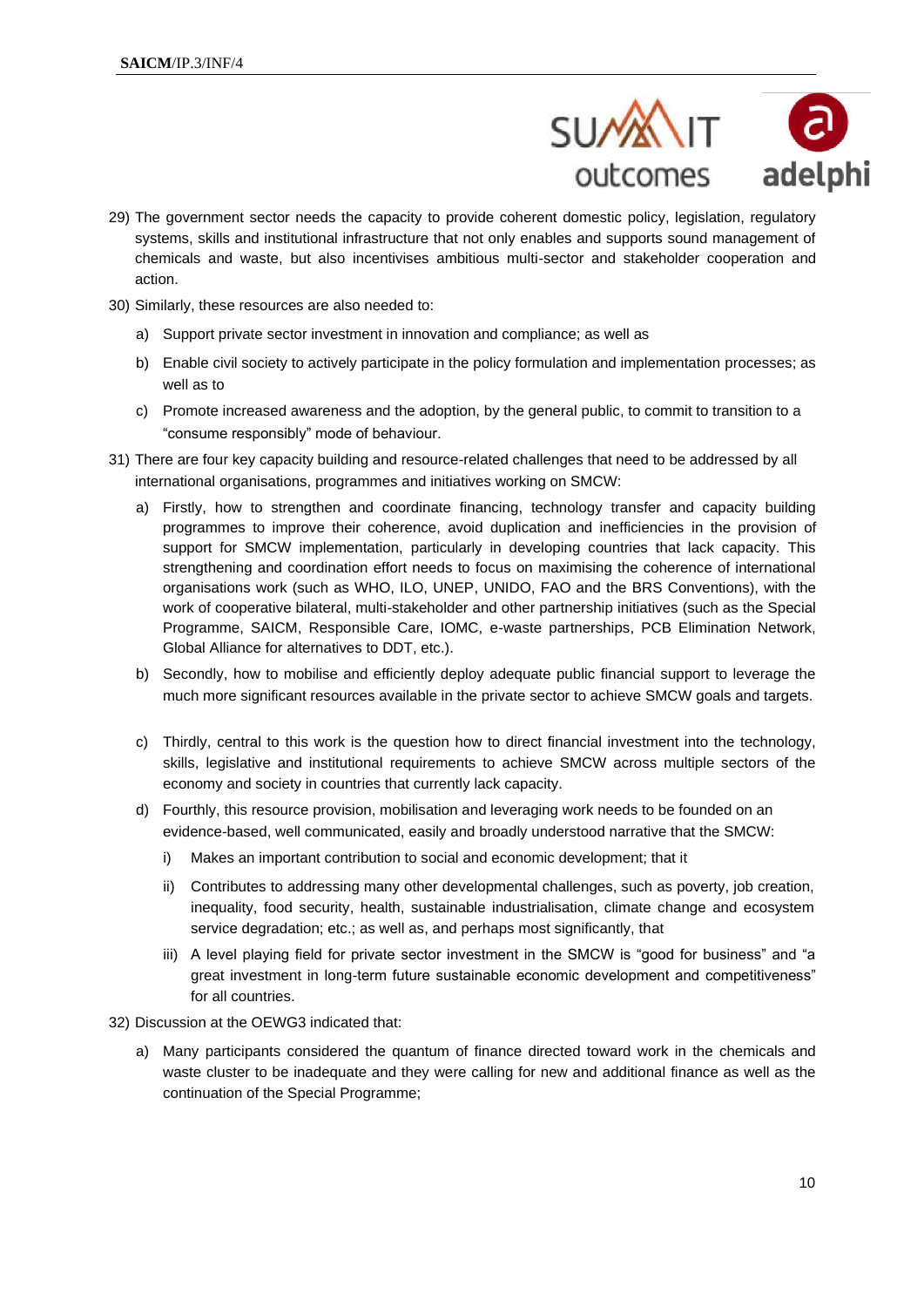

- b) Some of these participants were calling for a new SMCW financial mechanism under an encompassing enabling framework;
- c) In response, other participants, particularly donor countries, were sceptical that a new financial mechanism delivering new and additional finance would achieve the coherent increase in the ambitious action desired. They pointed to the need to more efficiently direct and use the many available financial mechanisms and other channels of delivering existing financial resources, particularly with a view to leverage significant investment flows from the private sector into the SMCW in line with the 2030 Agenda and the SDGs.
- 33) It was clear that among the providers of finance, there was little appetite for the creation of any new financial mechanism, but to rather prioritise and redirect the use of the GEF, Special Programme, Multilateral Fund, IGO Funds and other related channels such as the Multilateral Development Banks, Green Climate Fund, bilateral Official Development Assistance and Foreign Direct Investment.
- 34) In the light of this wide range of positions, it must be noted that while there is a plethora of international finance mechanisms available, there is no fit for purpose process or mechanism in the SMCW space to facilitate, coordinate and guide the coherent and efficient mobilisation and deployment of these resources. Its operation would focus on identifying, mobilising, coordinating and directing integrated packages of support towards activities in countries that need investment in their capacity to appoint, equip and train skilled staff to develop and implement regulatory systems and SMCW incentives (e.g. coherent policy, law and regulations across multiple sectors); infrastructure (e.g. laboratories); as well as the information, communication and monitoring systems required to:
	- a) Leverage and incentivise at-scale private sector investment flows into the SMCW on a level-playing field basis; and thereby
	- b) Meet the common multi-sector and multi-stakeholder SMCW goals and targets.
- 35) In the context of a broadened mandate for the ICCM to provide overarching coordinating guidance, it is recommended that the ICCM establish an arrangement, process or subsidiary structure comprising of finance and other relevant experts to keep SMCW capacity building, technology, finance and other resource mobilisation sources and initiatives under review. This would form a basis for coordinating guidance recommendations aimed at building capacity and maximising investment flows from all sources. The arrangement would draw from and build on lessons from partnerships and initiatives such as the Quick Start Programme, the Integrated Approach to financing the SMCW and the Special Programme for institutional strengthening, including their experience with mainstreaming, industry involvement and dedicated financing.
- 36) In keeping with the "build on existing" concept it is also recommended that the existing Special Programme could be transformed and enhanced as an international SMCW capacity building and finance coordinating arrangement. A Special Programme replenishment would provide a capability to finance practical demonstration of the viability of such coordinating guidance recommendations and their positive contribution to both economic growth and social well-being. These would include the facilitation and initial and/or partial support for collaboration among the many relevant financial mechanisms, institutions, governments in directing coherent, efficient and effective finance and other investment decisions that also provides incentives for the private sector to mobilises investment flows into SMCW at economy-wide scale.
- 37) The functions of such an international SMCW capacity building and finance coordinating arrangement could include providing guidance on: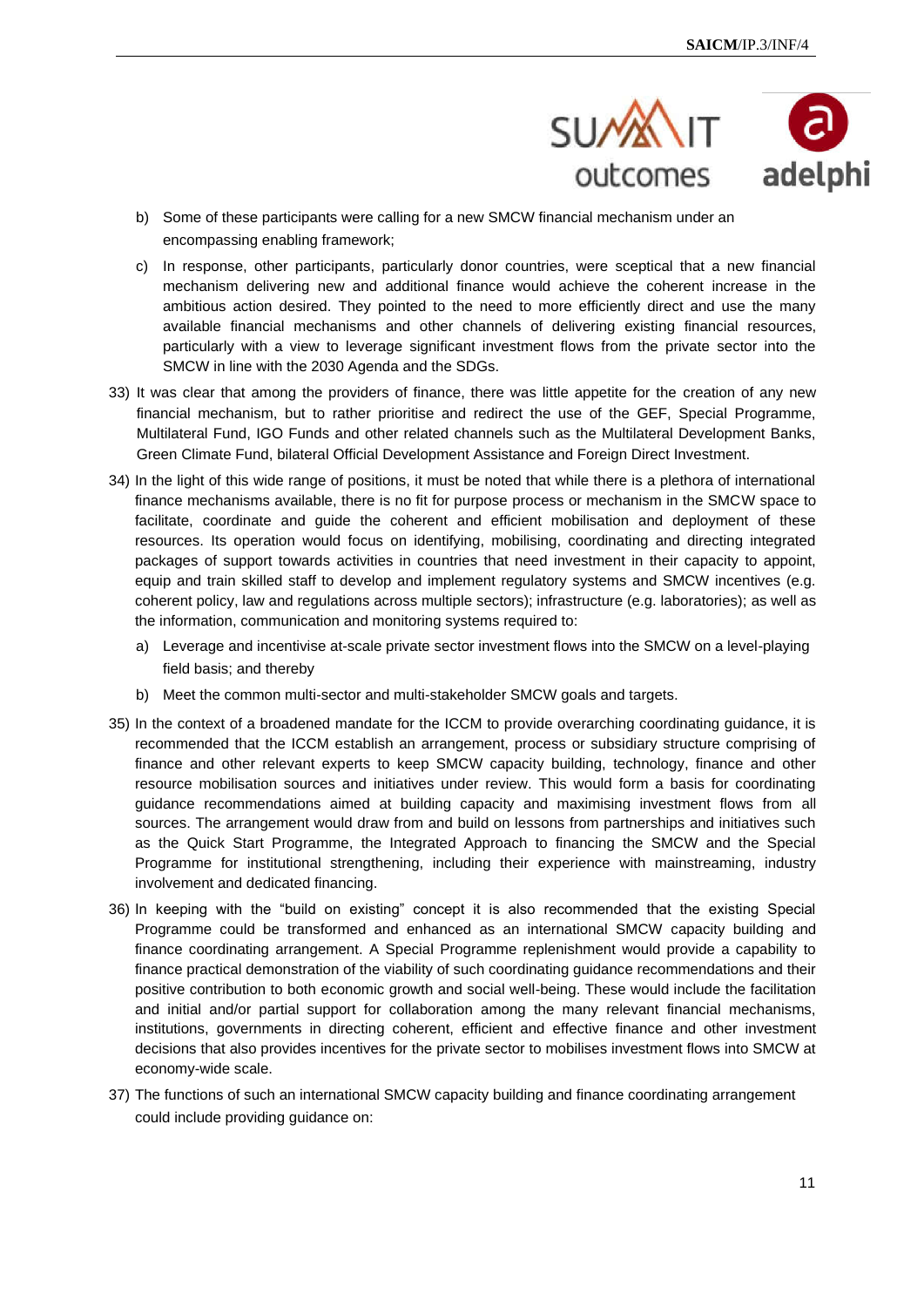

- a) Improving coherence, efficiency and coordination of the delivery of SMCW finance;
- b) Rationalisation of SMCW finance delivery channels;
- c) Mobilisation of SMCW finance and investment flows from all sources; and
- d) Practical demonstration of modalities for achieving these outcomes; and
- e) Monitoring and evaluating the delivery of finance and its effectiveness in leveraging at scale investment in SMCW.

#### 2.4 Strengthening the science-policy interface

- 38) Current scientific assessments of SMCW provide specific sector perspectives (for example, the GCO focus on environmental issues; the WHO focus on public health issues; the FAO focus on food production and food safety issues etc.). These multiple scientific perspectives reinforce the reality that SMCW is a global cross-cutting multi-sector, multi-stakeholder and multi-level global challenge.
- 39) It has also been acknowledged, that these sector based scientific assessments add value, from two important view points.
	- a) Firstly, they provide important sector data as a foundation for a possible overarching multi-sector assessment of progress towards higher level goals; and
	- b) Secondly, they provide the data related to an assessment of whether, or not, a particular sector is performing in accordance with its planned contribution to the global effort.
- 40) At this stage however, there is no overarching scientific assessment process that provides a policyrelevant synopsis of collective progress towards the 2020 goal for the SMCW (or even a possible future 2030 and/or a beyond 2030 goal).
- 41) In the context of a rapidly evolving and growing chemicals and waste sector and the increasing momentum behind circular economy or, equivalent, full life-cycle approaches globally, an enhanced science-policy interface (SPI) that draws on the above mentioned sector-based assessments would be an important element to underpin the SMCW beyond 2020. It would require ongoing participation and support from relevant IGOs and other organisations involved in SMCW, depending on the topic being assessed. The assessments could even be used as a tool to foster collaboration across multiple sectors
- 42) In this regard, it is recommended that an overarching and internationally credible science-policy interface (SPI) be established to provide overarching scientific assessments, that inform and foster evidence-based public pressure for policy development and implementation decision-making on SMCW.
- 43) The lack of such a dedicated SPI arrangement for SMCW has led to various shortcomings, including:
	- a) Considerable gaps when it comes to policy-relevant knowledge; the
	- b) Prevalence of fragmented communities of experts, that may not be addressing overarching or priority questions, either individually or jointly; or
	- c) A missing independent authoritative voice communicating scientific findings and engaging in outreach and dialogue activities to initiate public concern and pressure for agreement among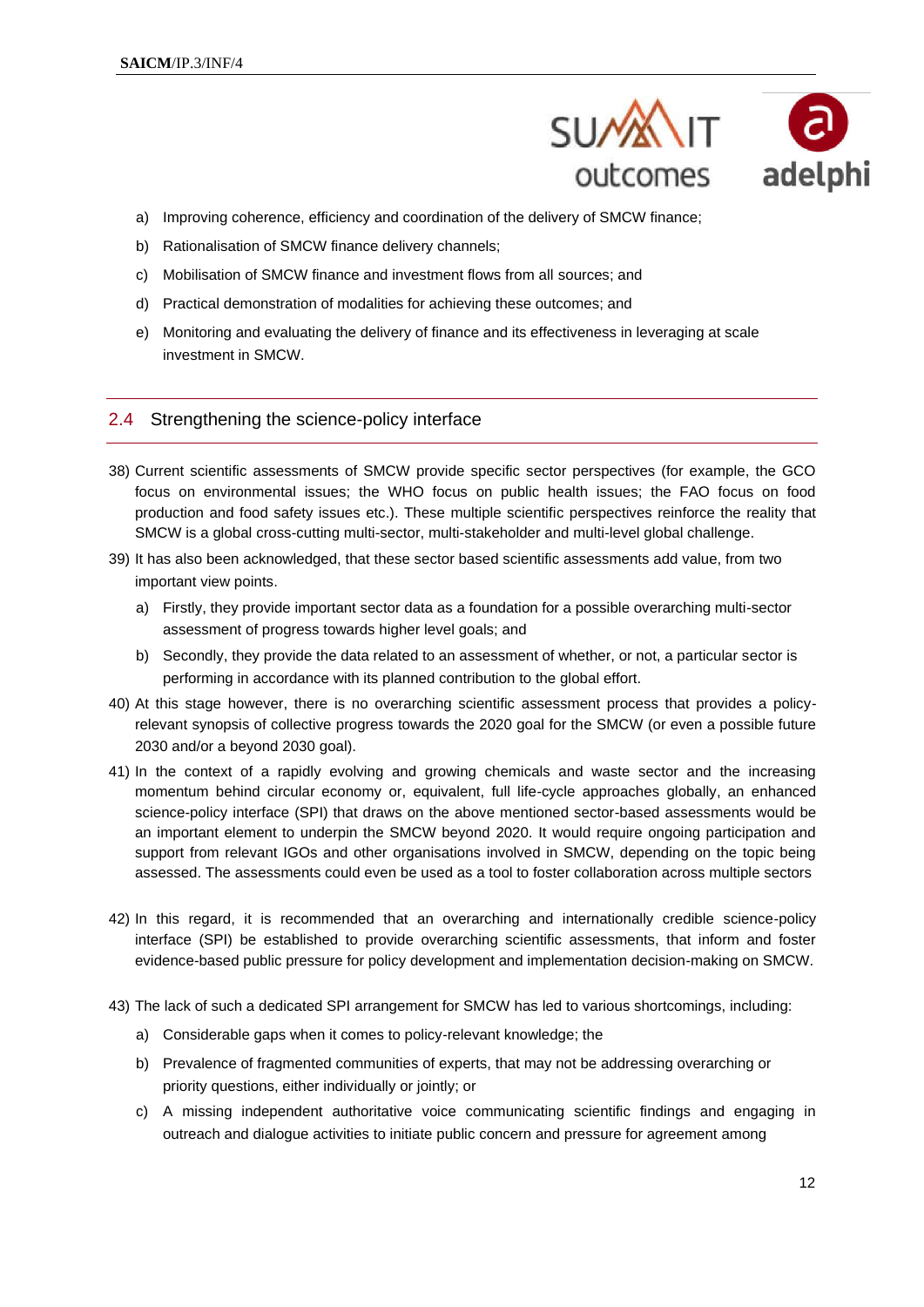

governments that a scientifically verified chemical or waste issue requires global, regional or national collective action (by and/or across multiple sectors and stakeholders).

- 44) In terms of modalities and approaches for science-policy assessments, best practice from IPCC, IPBES and other major initiatives such as GEO or GCO, use several rounds of review, overseen by a team of review editors, as an additional step to ensure scientific integrity and quality. The use of such peer review processes are recommended.
- 45) This overarching science-policy process would provide assessments using published findings in the academic literature and from other reliable sources, but it would not conduct its own original research. Each assessment would involve experts from a range of disciplinary backgrounds relevant to the content of the assessment, including chemists, biologists, public health experts, engineers, economists, political scientists, and others. The process should also facilitate multi-sector communication and cooperation among policy-makers and other stakeholders as it assembles contributing scientists and scientific institutions from a range of disciplines.
- 46) It is not envisaged that this overarching science-policy process would be tasked with reporting on progress in the implementing of specific objectives and targets. Such progress reporting is generally the task of the various secretariats in charge of compiling progress reports based on national reports, reports by other stakeholders, findings from sector-specific scientific assessments, and other sources. Assessing the overall state of the environment and/or the extent of damage to public health is completely different from the task of comparing political goals with real-world developments, and making a judgment on whether such goals are being met, partially met, or not met at all. This latter task is discussed in section 2.5 below.
- 47) In the IP and OEWG consideration of how to address this need for an overarching assessment of collective performance, there has been a debate on whether one of the existing international assessment processes (such as the UNEP GCO) could be enhanced to form the basis for an SPI to provide an overarching assessment of collective progress towards the SMCW-related SDGs.
- 48) Ideally, this SPI should be designed as a lean and flexible arrangement, that, in line with global best practice, should preferably have its own "independent" governing body to plan and oversee its work and outreach programmes to ensure full ownership of its outcomes by the science community and thereby gain international credibility. It would have four core functions:
	- a) First, reports on the state of and scenario projections for global chemical production and use, and the assessments of impacts of chemical and waste pollution on the economy, human health and the environment, which clearly outline costs of inaction.
	- b) Second, provide assessments of response options which take into account sustainability-related innovation and other technological development trends, and clearly outline the benefits of action for all economies, sectors, society stakeholders and even individual companies, where appropriate.
	- c) Third, provide an early warning system of potential issues of concern for attention and options for possible decision-making by policy-makers.
	- d) Fourth, engage in communication and outreach activities to disseminate the findings. As the IPCC and IPBES best practice has shown, professional communication services are vital to increase awareness of scientific findings both among the public and decision-makers, which is essential to raise the profile of chemicals and waste issues.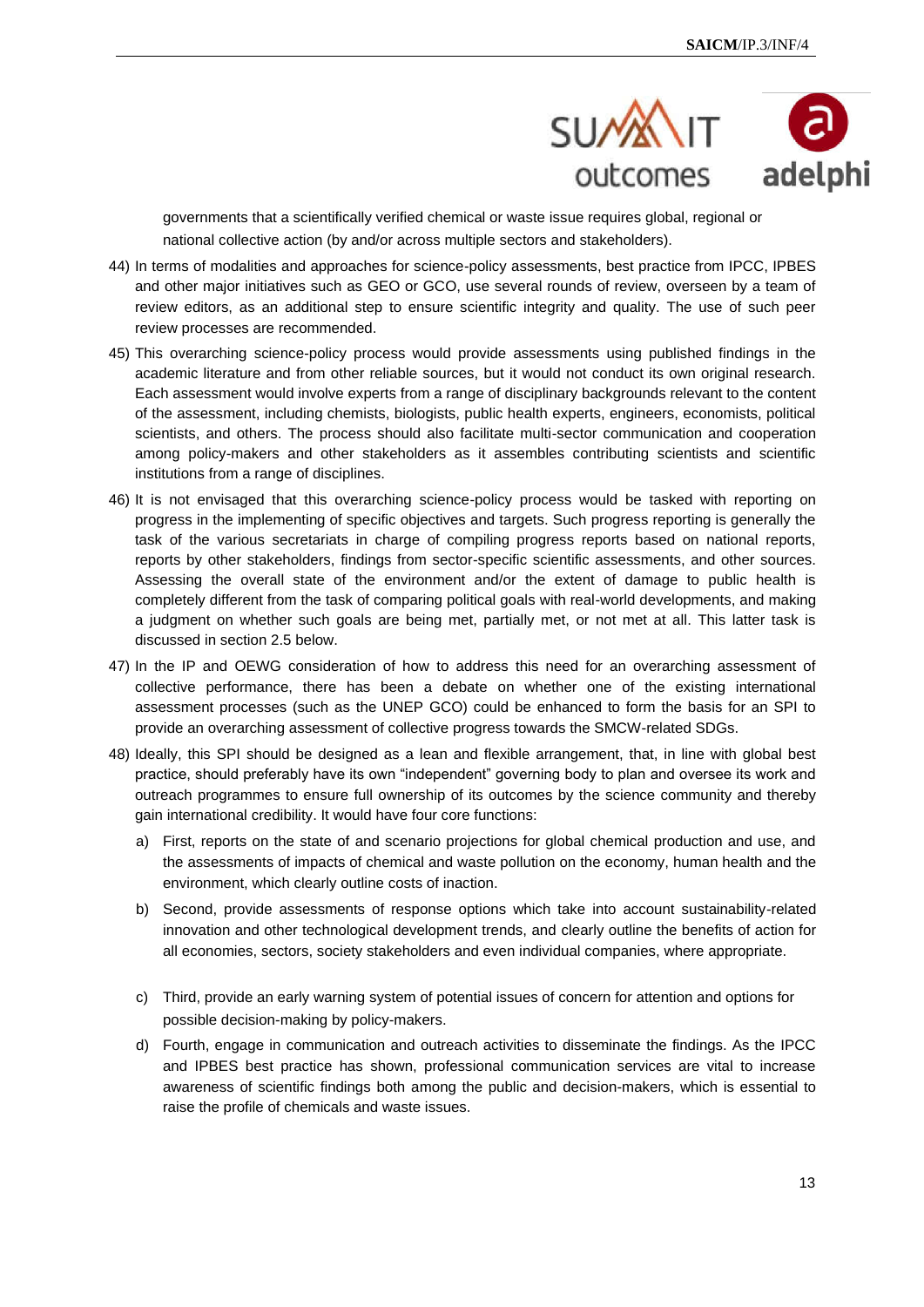

- 49) However, in the spirit of the "building on existing" approach, it is suggested that, at the outset, the IOMC participating organizations could be requested to develop a new SMCW model assessment process.
- 50) Alternatively, further consideration might be given to the proposal laid out in Montevideo at OEWG3 for a subsidiary technical or ad-hoc expert body, which could be tasked to prepare more overarching scientific analyses of issues of concern; be involved in developing indicators relevant for the shared vision, strategic objectives and targets; and/or support the development of progress reports.

#### 2.5 Review and follow-up

- 51) Promoting, fostering and supporting the implementation of SMCW-related objectives and targets in the context of the 2030 Agenda would benefit greatly from a tailored process to track progress, review and follow-up. It needs to be able to assess progress in implementation on the global level, and provide feedback to stakeholders to enable them to scale up efforts, as well as to adjust their activities in areas that are found to be challenging.
- 52) This process should not overlap with or duplicate the future reporting system of a revitalized SAICM, which would be designed to report on whether the planned SAICM activities were implemented (or not) and whether these activities had their designed effect.
- 53) Instead, it should focus on tracking global collective effort towards achieving the chemicals- and wasterelated SDGs, highlight where global progress has been achieved, and indicate where additional efforts are needed. In particular, the review should be able to highlight and address areas in need of enhanced cooperation and actions across sectors.
- 54) Building on existing models for review in the UN system<sup>6</sup>, a review and follow-up procedure could be established with a voluntary obligation for countries to assess their success in implementing the crosscutting challenge of SMCW embodied in the 2030 Agenda. Currently, the HLPF includes three core elements for its follow-up and review procedure: Voluntary National Reviews (VNR), an annual Thematic Review based on a previously defined theme, and SDG Reviews assessing individual Goals in detail.<sup>7</sup> Adding another layer of review to this dense system, however, may not be the most promising solution.
- 55) In keeping with the "build on existing" concept it is recommended that, as a first step, the enhanced IOMC be requested to elaborate on their existing overview of the SMCW-related elements in the 2030 Agenda, and develop a model to enable the tracking of and a review of progress towards all of the 2030 Agenda's relevant SMCW goals and targets. $^8$  This could address the gap in the indicators

 $6$  E.g. the Voluntary National Review (VNR), the Thematic Reviews, and the SDG Reviews at the HLPF; or the Universal Periodic Review (UPR) under the Human Rights Council (HRC).

 $^7$  Cf. Marianne Beisheim (2018): UN Reforms for the 2030 Agenda: Are the HLPF's Working Methods and Practices "Fit for Purpose"? SWP Research Paper 9. Berlin: Stiftung Wissenschaft und Politik. https://www.swp-berlin.org/fileadmin/contents/research.pdf

<sup>8</sup> See footnote 3.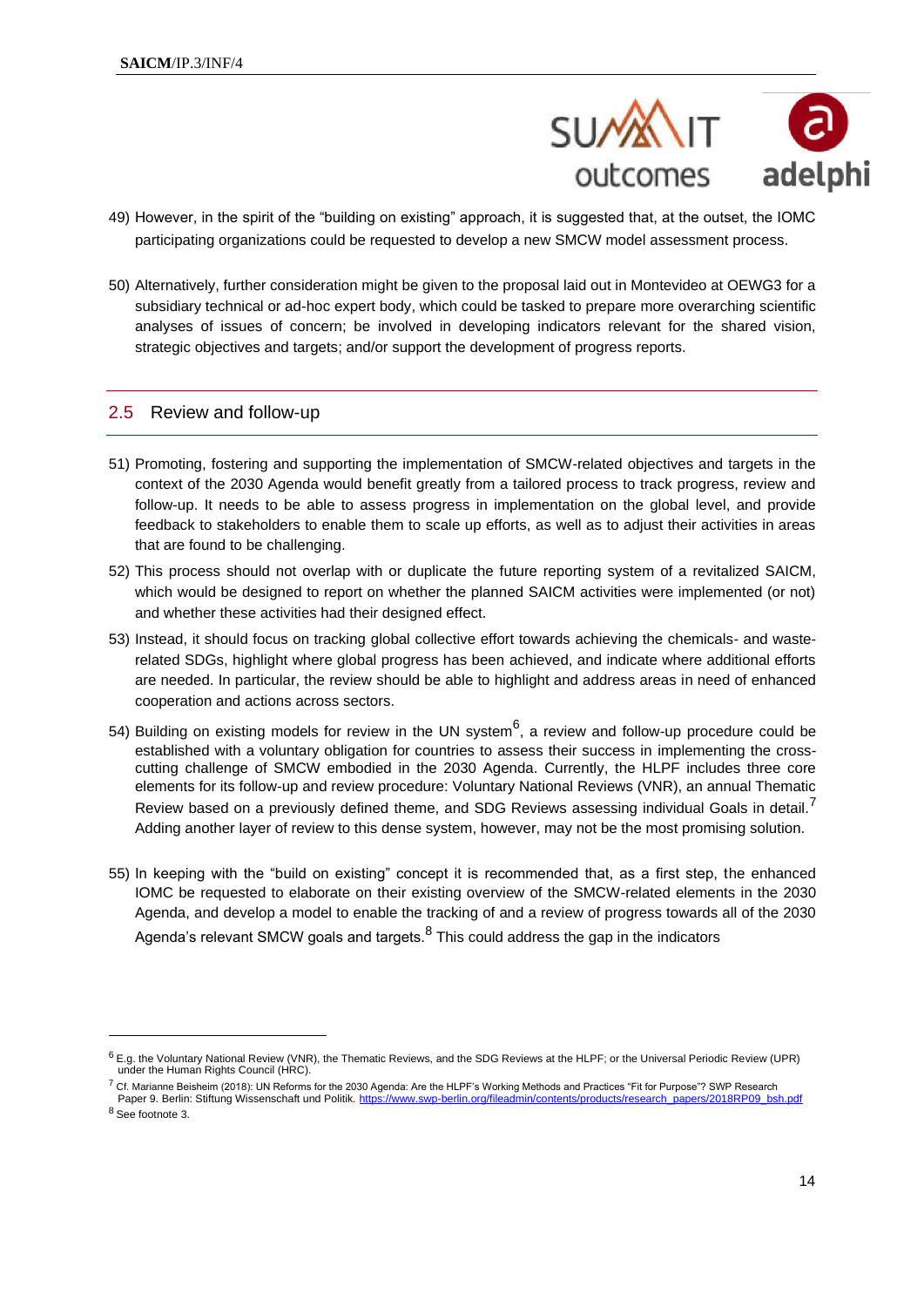

developed by the Inter-agency and Expert Group on SDG Indicators (IAEG-SDGs), which currently, are not designed to provide an overview of whether the world is on track to achieving SMCW.<sup>9</sup>

- 56) The IOMC could establish an open-ended expert group to assess which information is readily available through existing reporting and review procedures, and where there are gaps that need to be closed order to answer clearly whether the world is on track to achieving the overarching SMCW vision. The system could be seen as a meta-review, or a review of reviews which are already taking place in various forums including UNEA, WHA, ILC, FAO Council, ICCM, BRS COPs, Minamata COP, and others. Through such an overview, existing agreements and commitments could be brought together and their joint impact towards implementing the 2030 Agenda made visible.
- 57) The results of the review should be finalised and adopted by the more broadly mandated ICCM and forwarded for consideration by the HLPF, or HLPF could request this review to take place at a special high-level meeting at, or back to back, with the ICCM. This system would not mean that the review system developed under IOMC would undertake the review of the objectives and targets currently being developed in the IP. Rather, it would focus on the overall collective achievements in the context of SDGrelated SMCW.

<sup>9</sup> See https://unstats.un.org/sdgs/iaeg-sdgs/ for the work of the Inter-agency and Expert Group. For example, the indicators for SDG Target 12.4 assess the reporting rate of parties to chemicals and waste conventions, and the amount of hazardous waste created per capita as well as proportion of hazardous waste treated.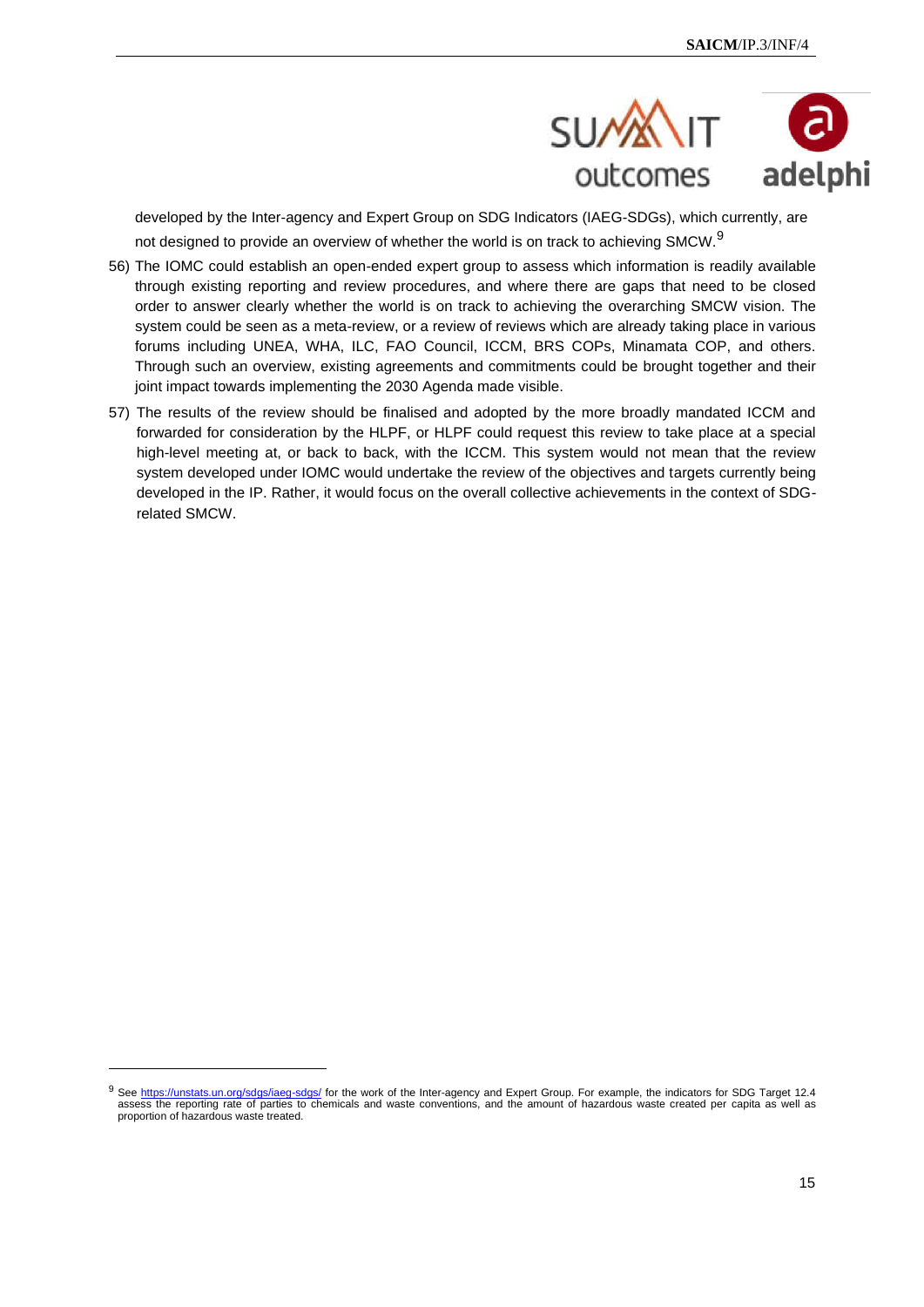

# 3 Enabling enhanced SMCW within the UN system

- 58) In order to achieve the SMCW as envisaged by the 2030 Agenda and the SDGs, it is recommended that, in terms of its mandate from ICCM4, the ICCM5 "beyond 2020" resolution also needs to include recommendations on SMCW prepared through the intersessional process. These SMCW recommendations should focus on a SDG-based high-level shared vision, objectives and targets as well as modalities and procedures to implement the identified additional enabling functions and measures that cannot logically be executed by a revitalised multi-stakeholder SAICM.
- 59) In line with the "build on existing" concept it is recommended that the existing ICCM, supported by an enhanced IOMC, be used for the longer-term tracking and management of the achievement of this (currently SDG-based) high-level shared vision, objectives and targets. However, as emphasised above, recommendations related to these additional broader SMCW mandates, functions and measures are not only SDG-based but require broad ownership across multiple sectors, some of which are not adequately represented in the intersessional process. Furthermore, the ICCM would need the authority and capability to review the latest science; monitor progress; provide facilitative guidance on needed intergovernmentally agreed policy coherence, coordination and resourcing; as well as on objectives, targets and implementation programmes across the whole SMCW cluster.
- 60) In order to address the questions of broad representation in the work of both ICCM and IOMC, as well as the legal mandate of the ICCM to implement these additional functions, it is recommended that a Ministerial level resolution on SAICM and the SMCW beyond 2020 should be adopted/endorsed by a forum that does have the legal mandate to provide such guidance and that has broad multi-sector representation. Ultimately that forum is the UN General Assembly (UNGA). The UNGA has however, through its Economic and Social Council (ECOSOC), designated SDG-based work to the High-level Political Forum on Sustainable Development (HLPF). Therefore, it is suggested that the HLPF would be the logical forum to through which to route the Ministerial Declaration and ICCM5 resolutions on SAICM and SMCW beyond 2020. It has been noted however, that the HLPF does not make decisions and resolutions, but it does make reports to the UNGA. Therefore, it is also proposed that in order to gain the highest level of political authority a recommendation should be made that HLPF forward this ICCM5 report, including the Ministerial Declaration and ICCM5 recommendations on SAICM and SMCW beyond 2020 to the UNGA for adoption/endorsement.
- 61) In summary, it is suggested that the Ministerial Declaration and ICCM5 recommendations on SAICM and SMCW beyond 2020, be routed to the UNGA through the HLPF, as the latter's primary function is to keep under review the implementation of the SDGs by a myriad of stakeholders across multiple sectors. This has the advantage of lifting the overarching global effort to achieve a common vision for the SMCW across multiple sectors into the primary high-level multilateral forum with a specific SDG-related mandate.
- 62) Such a UN mandate via the HLPF would enable the ICCM to amend its Rules of Procedure (particularly Rule 1) and its Overarching Policy Strategy (OPS) to empower it to expand its scope to include the above mentioned functions.
- 63) In addition to its role in governing a revitalised multi-stakeholder SAICM, the ICCM mandate would include the development of intergovernmentally agreed overarching coherent coordinating SMCW facilitative policy, planning, programmatic and implementation guidance that would be submitted to other autonomous intergovernmental governing bodies for consideration. In this respect, it is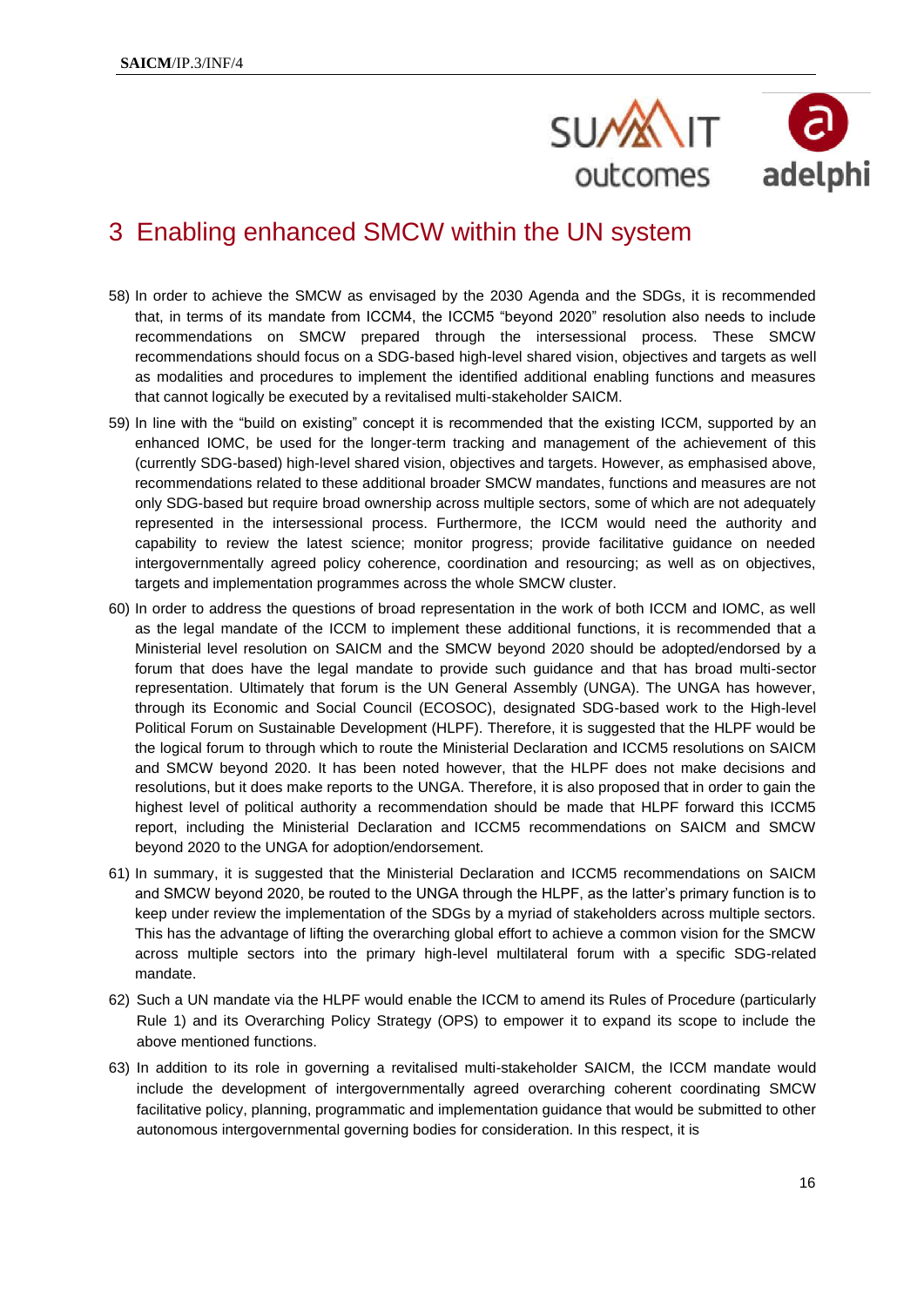

recommended that the ICCM5 Ministerial Declaration propose that the UNGA, through the HLPF, incorporates the ICCM as part of its institutional reporting architecture on its initiatives to guide and coordinate the international effort to achieve its 2030 Vision for SMCW as an important contribution to the fulfilment of the SDGs. As such, this recommendation should also be part of the above mentioned Ministerial Declaration at an ICCM5 High Level Segment (or another multi-sector Ministerial level conference, if so decided).

- 64) Should there be no agreement that the ICCM fulfil this functional mandate, another multilateral body would have to be so tasked.
- 65) These recommendations should be in the form of a Ministerial Declaration taken at the ICCM5 High Level Segment or another multi-sector Ministerial level conference for submission to the UNGA through the HLPF. Substantively this declaration should include recommendations on:
	- a) A vision, objectives and targets, framed within the context of 2030 Agenda vision and SDGs that embraces the visions, goals and targets set by the governing bodies of all international chemicals and waste instruments and initiatives, with a view to guide and bring together commitments from all sectors and stakeholders within the chemicals and waste cluster, fully respecting the respective mandates of involved organisations;
	- b) Broadening the mandate for the ICCM to include a mandate to develop overarching coordinated SMCW science, policy, planning, resourcing, programmatic and implementation guidance for consideration by other intergovernmental bodies, within their respective mandates;
	- c) Mandating the enlargement and enhancement of the IOMC, to include further organisations and MEAs, but also to add intergovernmental governing body representation to the IOMC to enable strategic planning in addition to administrative coordination;
	- d) Mandating the establishment within the ICCM of an arrangement or subsidiary structure comprising of finance and other relevant experts to develop facilitative coordinating capacity building and resourcing guidance recommendations with a view to efficiently and accessibly use public finance, particularly in developing countries that lack capacity in a manner that incentivises and maximises investment flows from all sources towards SMCW. This coordinating guidance is intended to facilitate and support collaboration among relevant financial mechanisms, institutions and governments in directing overarching coherent and efficient finance and investments decisions;
	- e) Strengthening the science-policy interface by forming a dedicated platform able to review and assess the state of global chemicals and waste governance and provide recommendations for action;
	- f) Improving the review and follow-up processes to track real-world global progress towards SMCW;
- 66) This Ministerial declaration could be introduced for endorsement and mandate by any country or group of countries through the HLPF to the UNGA. This proposed high-level initiating resolution should include:
	- a) Reference to the additional overarching coordinating SMCW science, policy, planning, resourcing, programmatic and implementation guidance functions and measures referred to above and the other mandate related aspects, as agreed upon in the ministerial declaration;